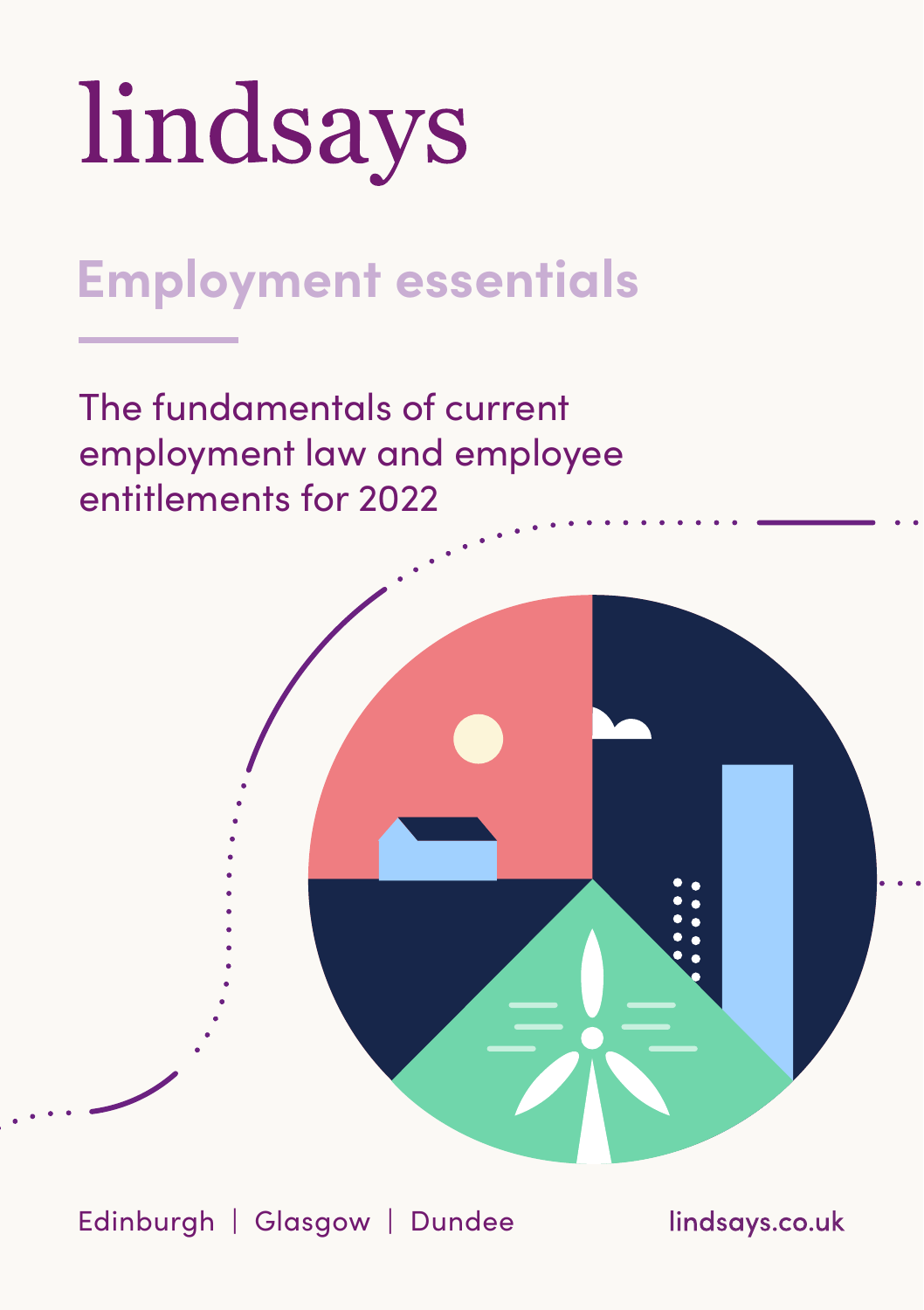# **Rest breaks, holidays and working time**

#### **Paid annual leave**

28 days per year

### **Rest breaks**

- 20 minutes break for every 6 hours worked
- 11 consecutive hours rest in each 24-hour period
- 24 hours uninterrupted rest each week or 48 hours every fortnight
- Maximum average 48 hours work per week (unless employee has signed an opt out)

### **Written statements**

All employees are entitled to:

- Statement of terms and conditions of employment on or before the first day of starting work (extended to workers from April 2020)
- An itemised pay statement
- Written reason for dismissal after 2 years' service (unless pregnant) (no service requirement if pregnant)

# **National Minimum Wage and notice periods**

| Age (years)              | <b>1 April 2021</b> |
|--------------------------|---------------------|
| Apprentice               | £4.81               |
| $16 - 17$                | £4.81               |
| $18 - 20$                | £6.83               |
| $21 - 22$                | £9.18               |
| National Living Wage 23+ | £9.50               |

#### **Statutory minimum notice periods**

#### Employer must give:

- 1 week's notice after 1 month of continuous employment
- 2 week's notice after 2 years continuous employment
- 1 week's notice for each year of continuous service up to a maximum of 12 weeks' notice

#### Employee must give:

• 1 week's notice after 1 month of continuous service

# **Redundancy**

### **Three possible reasons for redundancy:**

- "Business redundancy" the employer has ceased (or intends to cease) to carry on the business for which the employee was employed
- "Place of work redundancy" the employer has ceased (or intends to cease) to carry on that business in the place where the employee was employed
- "Employee redundancy" the requirements for employees to carry out work of a particular kind have ceased or diminished (or are expected to cease or diminish)

### **Factors for employers to consider:**

- Fair selection criteria
- Duty to consult
- Suitable alternative employment

### **To be eligible to claim a statutory redundancy payment an employee must have been:**

- Dismissed on grounds of redundancy
- Continuously employed by the employer for at least 2 years

### **Dismissal**

### **Potentially fair reasons for dismissal include:**

- Capability
- Conduct
- Redundancy
- Statutory breach
- Some other substantial reason (e.g. company restructure)

#### **Service requirements for claims**

Unfair dismissal: 2 years\* Redundancy pay: 2 years Discrimination: None Breach of contract/unlawful deduction of wages: None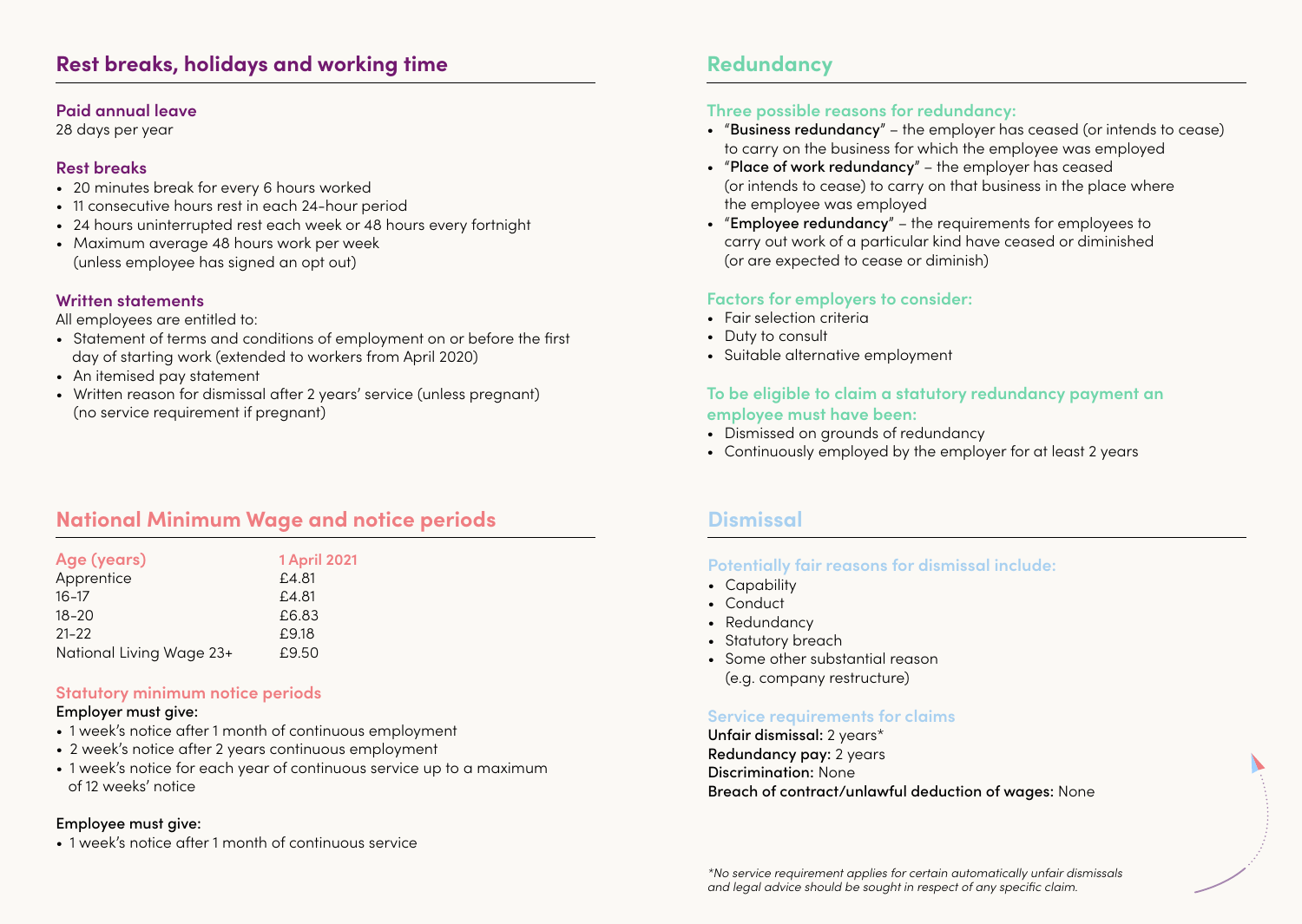# **Time limit for claims\***

**Unfair dismissal:** 3 months from the effective date of termination

**Redundancy pay:** 6 months from the effective date of termination

**Discrimination:** 3 months from alleged act of discrimination

**Breach of contract/unlawful deduction of wages:**  3 months from breach or deduction

The time limit to respond to an employment tribunal claim is 28 days from the date of issue.

*\*The above are some examples of time limits in the Employment Tribunal. This list is not exhaustive and legal advice should be sought in respect of any specific claim.*

# **Compensation limits (from 6 April 2022)**

**Unfair dismissal:**  Basic award - £17,130 Compensatory award - £93,878 or 52 weeks' pay (whichever is lower)

**Redundancy pay:** £17,130

**Discrimination:** No limit

**Breach of contract/unlawful deduction of wages:** Tribunal - £25,000 Court – no limit

**One week's pay\*:** £571

# **Statutory Sick Pay (SSP)**

### **Eligibility**

Qualifying service: None Qualifying absence: 4 consecutive days or more Period: 28 weeks Rate: £99.35 per week (from 6 April 2022)

An employee must earn at least the current lower earnings limit as set by HMRC.

Proof of illness (a "Fit Note") should be provided after 7 days absence.

#### **Payment**

SSP is not paid for the first 3 days of absence, unless it has been paid within the last 8 weeks. These are known as "waiting days".

#### **Notification**

Sickness absence should be reported within time limits set by an employer (or within 7 days if none is set).

**Annual Leave**

Statutory annual leave is accrued while the employee is off work sick.

### **Parental Bereavement Leave and Pay**

#### **Eligibility**

Applies on the death of a child under 18, including a stillbirth after 24 weeks of pregnancy

Qualifying service: None for leave, 6 months for pay Entitlement: One or two weeks which can be taken together or separately within 56 weeks of the death or stillbirth of a child Pay: £156.66<sup>\*</sup> or 90% of the average weekly earnings whichever is less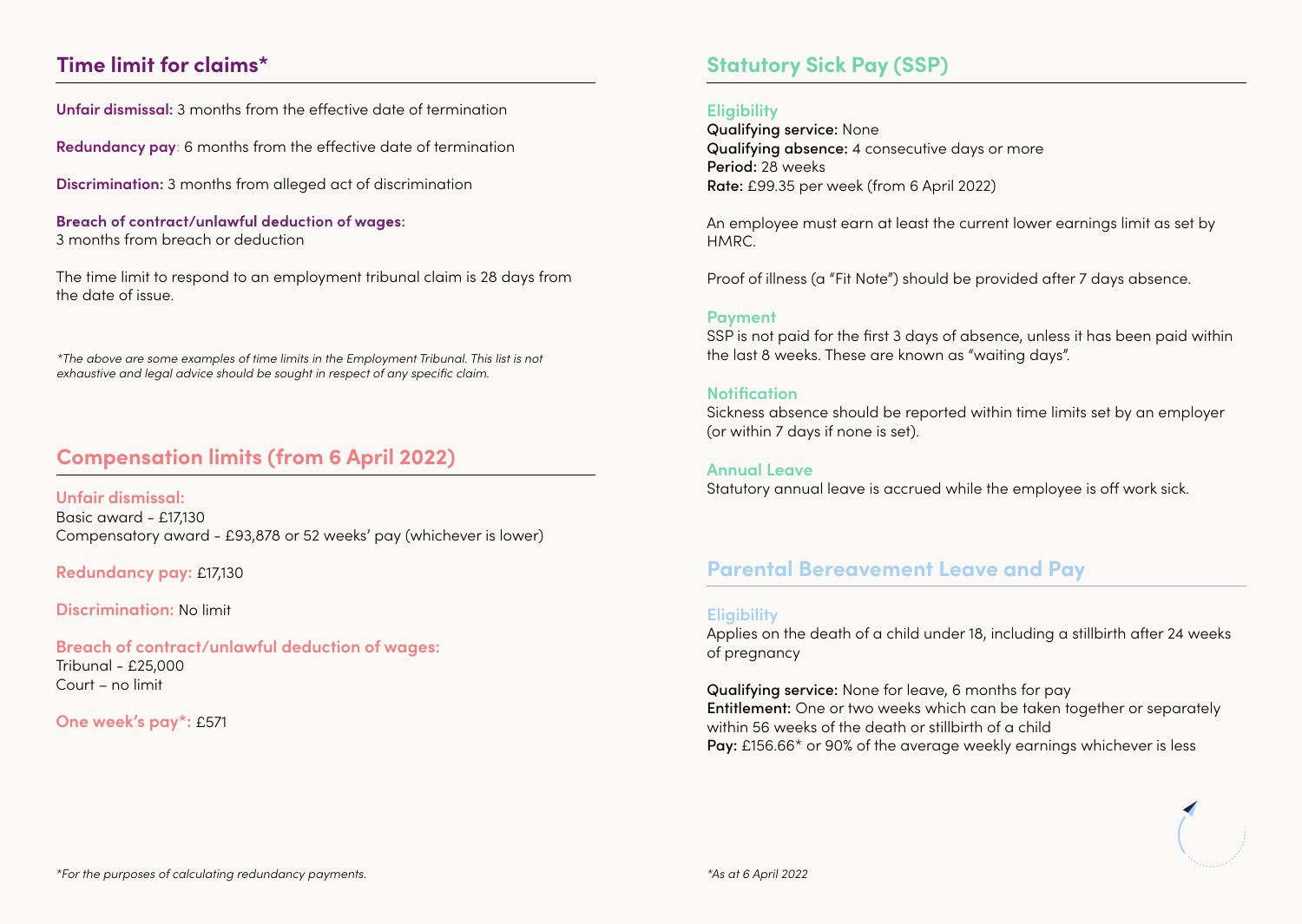# **Family friendly policies**

#### **Maternity leave**

Qualifying service: None Duration: Up to one year Ordinary maternity leave: 26 weeks Additional maternity leave: 26 weeks Keeping in touch: Up to 10 days of paid work during maternity leave without loss of maternity leave rights

#### **Maternity pay**

Qualifying service: 26 weeks\* Duration: 39 weeks Rate: First 6 weeks, 90% of average weekly earnings. Remaining 33 weeks, £156.66<sup>\*\*</sup> or 90% of average weekly earnings, whichever is less

#### **Maternity allowance**

Payable by the Benefits Agency to women who do not qualify for statutory maternity pay Rate - £156.66\*\* or 90% of average weekly earnings, whichever is less

# **Paternity leave and pay**

Qualifying service: 26 weeks\* Duration: 2 weeks Rate of pay: £156.66\*\* per week or 90% of average weekly earnings, whichever is less

### **Shared parental leave**

Qualifying service: 26 weeks\* Duration: Up to 1 year Rate of pay: £156.66<sup>\*\*</sup> or 90% of the average weekly earnings, whichever is less, for up to 39 weeks

### **Adoption leave**

Qualifying service: None Duration: Up to 1 year

### **Adoption pay**

Qualifying service: 26 weeks ending with the week of notification of having been matched with the child Duration: 39 weeks Rate: First 6 weeks, 90% of average weekly earnings. Remaining 33 weeks, £156.66<sup>\*\*</sup> or 90% of average weekly earnings, whichever is less

### **Parental leave**

#### Qualifying service: 1 year

Duration: Up to 18 weeks unpaid leave can be taken up to the child's 18th birthday. No more than 4 weeks can be taken in any 1 year in respect of an individual child, unless agreed otherwise.